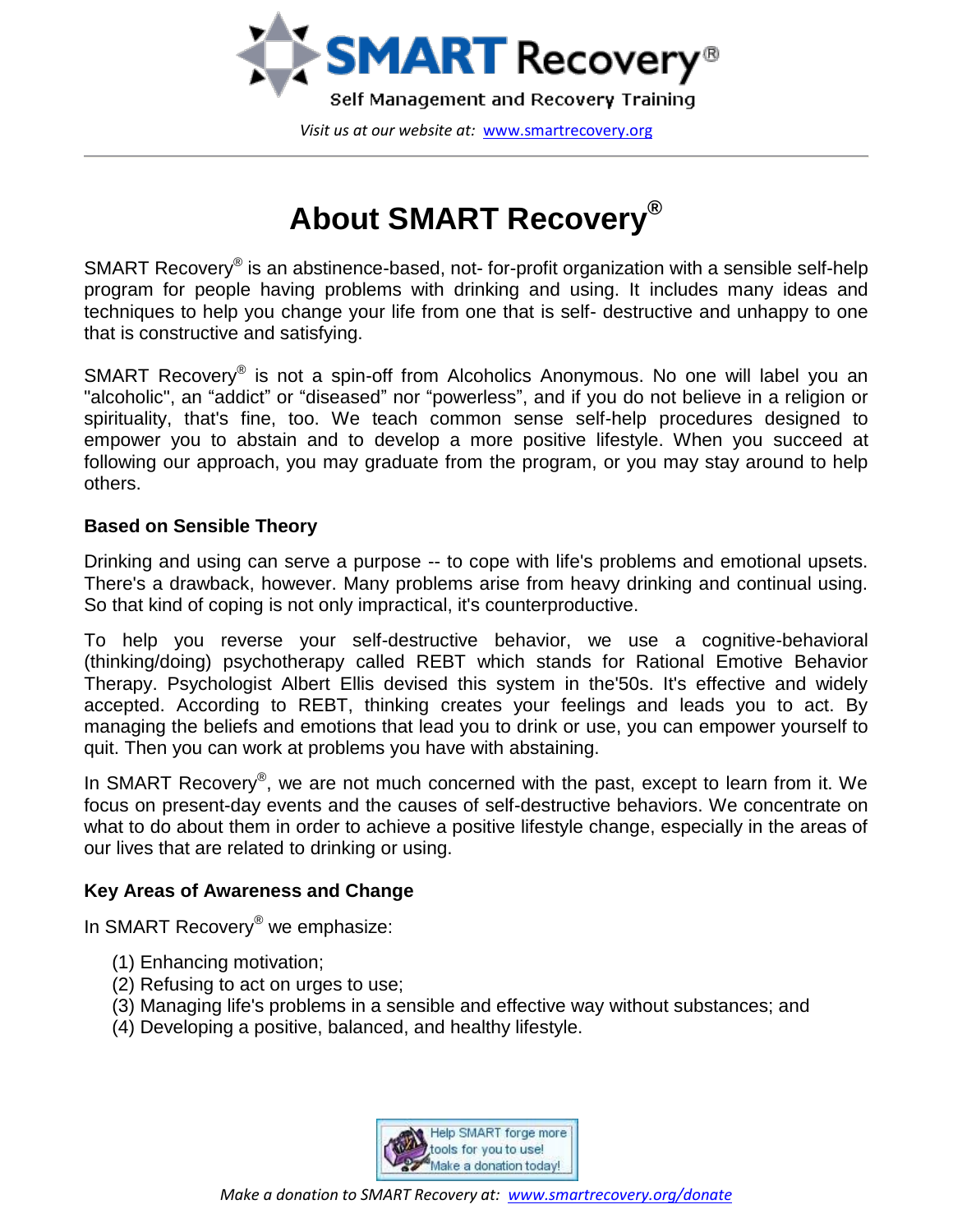

### **Motives and Goals**

Motivation is a key element in nearly all you do. Consider this. We all have two primary goals – survival and the avoidance of pain along with seeking happiness. You can increase your awareness of your motives for drinking and of your reasons for quitting. Then you will feel better about changing your behavior. We will show you how.

## **Beliefs**

What you believe about addiction is important, and there are many beliefs about heavy drinking and recovery. You may believe, for example, that you have an incurable disease, that you have a genetic defect, that you're powerless, or that after the first drink you have to lose all control. These beliefs may actually be damaging to you. Some people have additional beliefs. For example, "I've tried and failed, so I can't do it. I need alcohol to cope", or "Because I've tried to quit and failed, I'm no good". Those beliefs, and many like them, can't be justified because evidence just doesn't support them.

## **Emotions**

Emotions are important too. People often drink or use to cope with their emotional problems including anger, guilt, anxiety, and low self-esteem. SMART Recovery® teaches you how to diminish your emotional disturbances and increase self-acceptance. Then you can have greater motivation and ability to remain abstinent and to live more happily.

#### **Behaviors**

Changes in thinking and emotions are not enough. Commitment and follow-through are essential. We encourage members to work at problems and to become involved in enjoyable activities in place of their substance use activities.

#### **How Help is Provided**

Our meeting format is straightforward and organized. Our facilitators (some are professionals) are trained for the job. Some of them have had experience with drinking and using, and some haven't. That doesn't seem to make any difference. Remember, SMART Recovery<sup>®</sup> is a mental health and educational program, focused on changing human behavior.

SMART Recovery<sup>®</sup> meetings are serious but often fun. We're certainly not into drunkalogues (war stories), sponsors, and meetings-for-life. We don't dredge up the past about which you can do nothing. We can do something about the present and the future.

We present either our problems with drinking or using or our difficulties in recovery. The primary tool used in SMART Recovery® is the ABC method of problem-solving. The ABCs help us gain awareness of our mistaken beliefs that lead to problem emotions and behaviors. Near the end of the meeting, the "hat" is passed for donations, which are encouraged but not required.

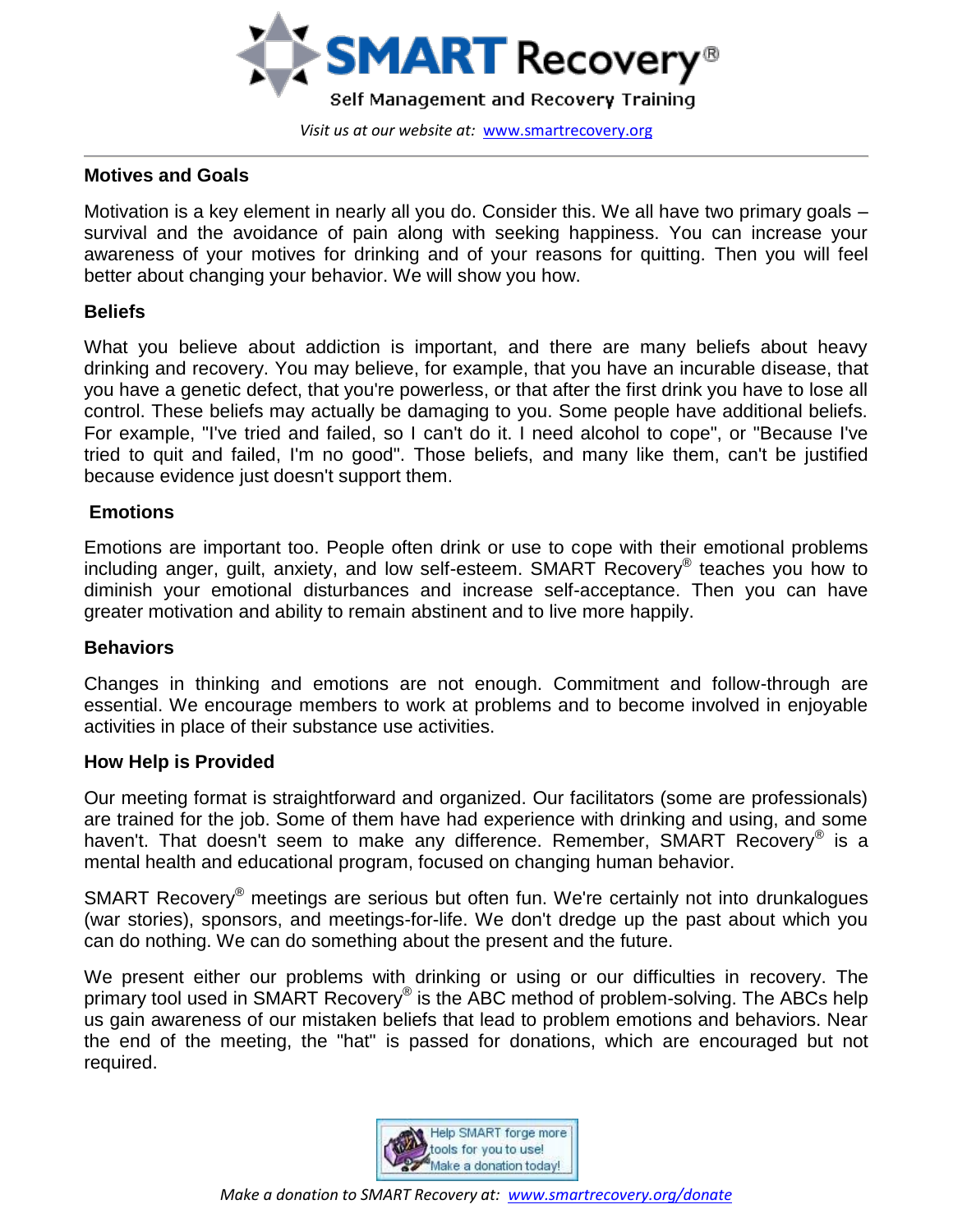

# **Purposes and Methods**

- 1. We help individuals gain independence from addictive behavior.
- 2. We teach how to:
	- enhance and maintain motivation to abstain
	- cope with urges
	- manage thoughts, feelings and behavior
	- balance momentary and enduring satisfactions
- 3. Our efforts are based on scientific knowledge, and evolve as scientific knowledge evolves.

4. Individuals who have gained independence from addictive behavior are invited to stay involved with us, to enhance their gains and help others.

# **Commentary:**

1. We assume that addictive behavior can arise from both substance use (e.g., psychoactive substances of all kinds, including alcohol, nicotine, caffeine, food, illicit drugs, and prescribed medications), and involvement in activities (e.g., gambling, sexual behavior, eating, spending, relationships, exercise, etc.). We assume that there are degrees of addictive behavior, and that all individuals to some degree experience it. For some individuals the negative consequences of addictive behavior (which can involve several substances or activities) become so great that change becomes highly desirable. To individuals who are, or think they may be, at this point, we offer our services. Our groups are free of charge (although a donation is requested). Our Internet listserve discussion group is free to those who can access it. There is a nominal charge for our publications.

2. Gaining independence from addictive behavior can involve changes that affect an individual's entire life, not just changes directly related to the addictive behavior itself. Consequently there appear to be as many roads to gaining independence from addictive behavior as there are individuals. For many the road will lead somewhere other than using our services. We recommend they follow the direction they have chosen, and we wish them well. They are always welcome to return. Individuals who have been successful in gaining independence from addictive behavior appear to have made changes in all four areas we teach about. These four areas could also be described as maintaining motivation, coping with cravings, thinking rationally, and leading a balanced lifestyle. Although we teach important information in each of these areas, ultimately it is the individual's determination and persistence to keep moving forward that will determine how much success is achieved. Our services are provided for those who desire, or think they may desire, to achieve abstinence. Individuals unsure about whether to pursue abstinence may observe in our group discussions how abstinence can be achieved, and how it can help. Even those whose ultimate goal is moderated involvement with their substances or activities may benefit from participation in abstinence-oriented discussions. Benefit could occur if the individual aims to engage in selected periods of abstinence, or frames the goal as abstaining from over- involvement (as opposed to all involvement). Much of the information imparted by us is drawn from the field of cognitive-behavioral therapy (CBT), and particularly from Rational Emotive Behavior Therapy,

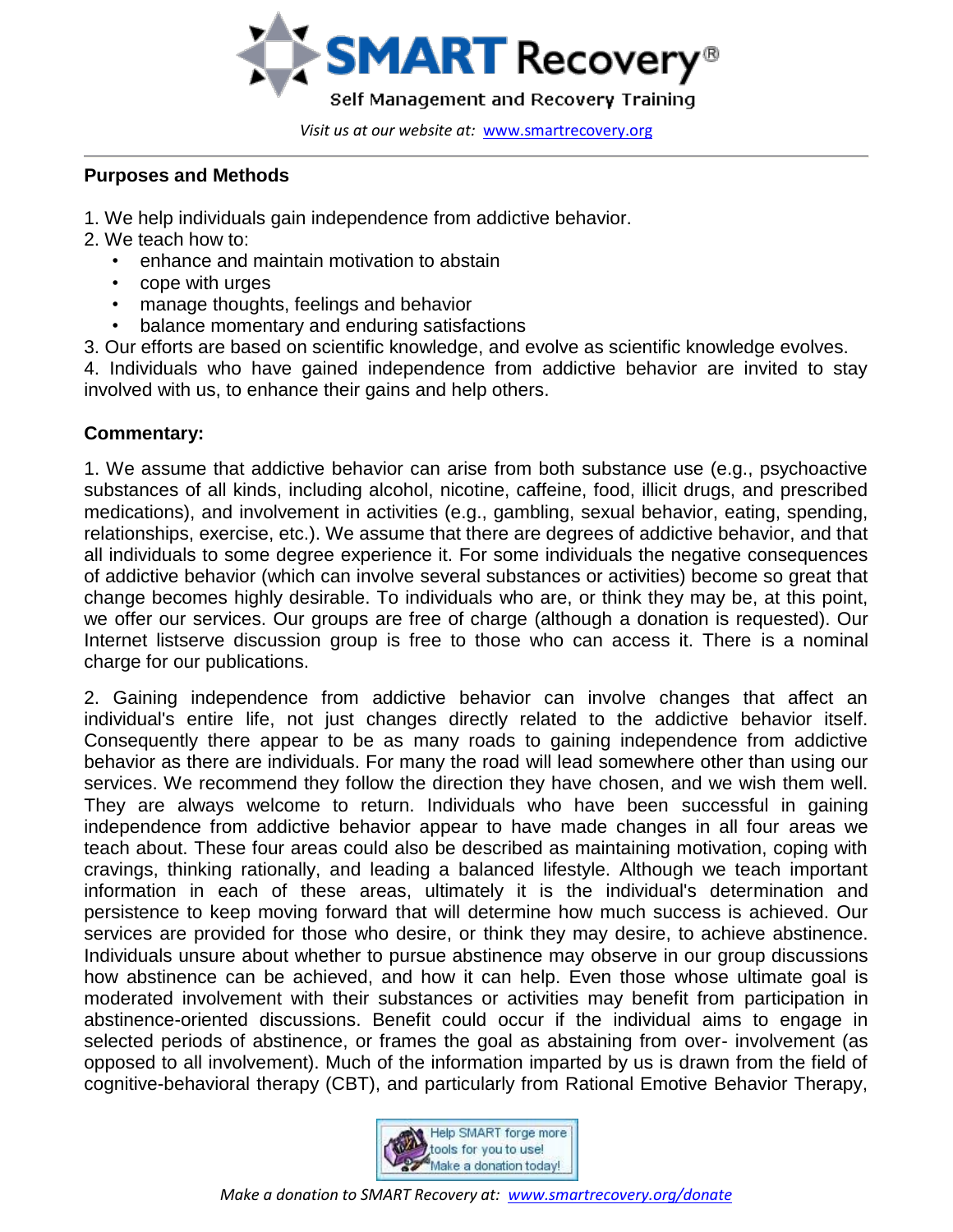

as developed by Albert Ellis, Ph.D. Use of the CBT perspective allows us to use a rich and easily accessible body of ideas, techniques, and publications. Some of these publications we are able to make available directly to our participants, and others are available through bookstores and other sources.

3. What we offer is consistent with the most effective methods yet discovered for resolving emotional and behavioral problems. As scientific knowledge advances, our teachings will be modified accordingly. Individuals with religious beliefs are likely to find our program as compatible with their beliefs as other scientifically derived knowledge and applications.

4. The length of time an individual will derive help from our services is variable. For many sincere participants there will come a time when attending our groups, or participating in our other services, is more in conflict with the pursuit of their life goals than enhancing them. Although these participants will always be welcome back if they want to come, this conflict signals that the time for graduation has arrived. One of the most enduring satisfactions in life is helping others. The individuals who have nurtured SMART Recovery® thus far have reported intense satisfaction at witnessing the positive changes our participants have experienced, and at witnessing the influence we are having on professional addictive behavior treatment. We offer to others, whether graduates of our efforts or not, the opportunity to join us in experiencing that satisfaction.

## **Structure and Operations**

SMART Recovery® exists at four levels:

- 1. The individuals who attend our groups, read our publications, or participate in our webbased services.
- 2. Facilitators, who are the volunteer non-professionals who lead our groups,
- 3. Volunteer Advisors, who are the volunteer behavioral health professionals who support the Facilitators
- 4. The volunteer Board of Directors, which formulates our program and policies.

An International Advisory Council, consisting of prominent scientists from the field of addictive behavior, and other prominent individuals, advises SMART Recovery® regarding its program and operations. Our Central Office is operated by Shari Allwood, Executive Director, and Jodi Dayton, her part-time assistant. They are the only employees of SMART Recovery®. SMART Recovery<sup>®</sup> is funded primarily by the contributions of interested individuals. Contributions made at meetings are used primarily to cover local expenses, with leftover funds contributed to the Central Office.

Individuals who desire information about SMART Recovery® can begin their inquiry by viewing the website, contacting the Central Office (by mail, phone, fax, or e-mail), or by contacting a local group. There are now SMART Recovery® phone book listings in many localities. If an inquirer lives in an area where SMART Recovery® does not have a meeting, information about